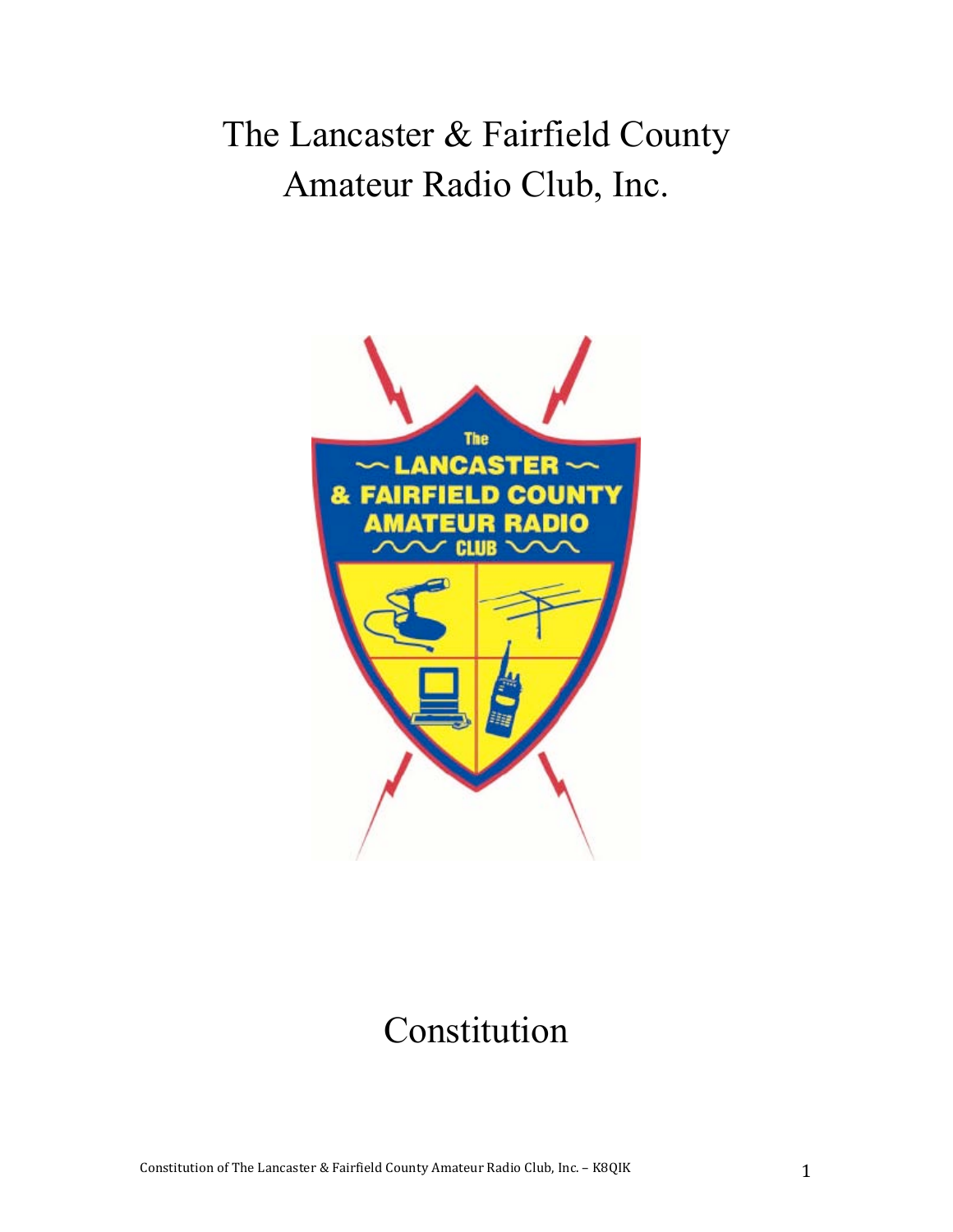### **PREAMBLE:**

We the undersigned, wishing to use our communication skills in service to the community, do hereby constitute ourselves *"The Lancaster & Fairfield County Amateur Radio Club, Incorporated"*. It shall be our purpose to facilitate the exchange of information and general cooperation between members, to promote radio knowledge, fraternalism, individual operating efficiency, and to conduct club programs and activities to advance the general community and to provide a voluntary emergency radio communications system for Lancaster and Fairfield County in cooperation with civil preparedness authorities.

#### **Article I**

#### **NAME:**

Section 1. The name of this organization shall be *"The Lancaster & Fairfield County Amateur Radio Club, Inc."*, hereinafter referred to as the "club".

### **Article II**

# **LOCATION:**

Section 1. The club headquarters shall be located in Fairfield County, State of Ohio.

#### **Article III**

#### **DURATION:**

Section 1. The club will be perpetual, without limitations.

### **Article IV**

#### **STRUCTURE:**

- Section 1. The club shall be a non-profit, non-union, non-partisan, nonsecretarian organization whose members shall have the sole right to govern and control all activities through their duly elected officers.
- Section 2. The club shall uphold democratic principles and shall refuse application for membership, or terminate the membership, of any individual who advocates the overthrow of the government of the Unites States of America, or the political subdivisions thereof, either by force, violence, or unconstitutional means.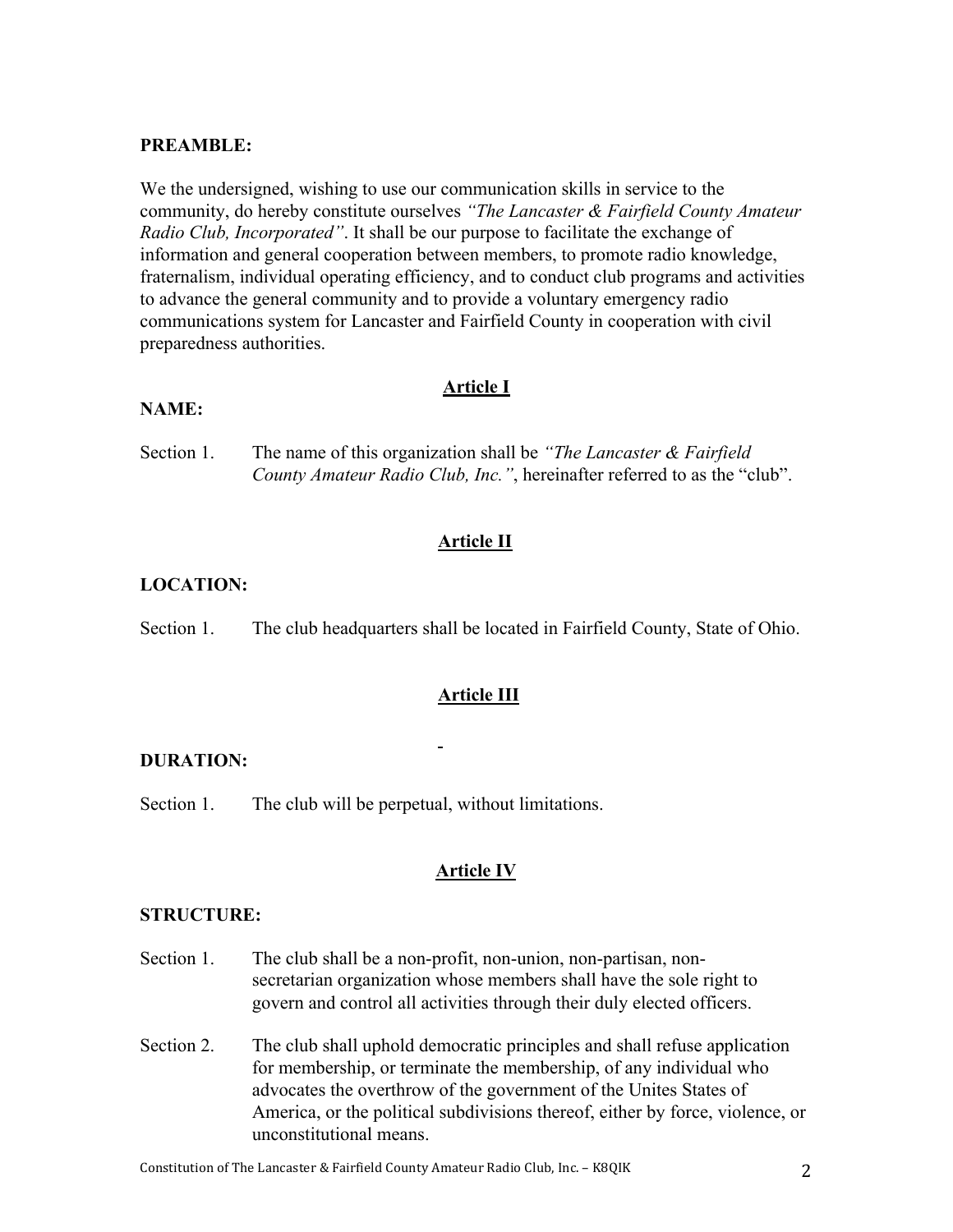# **Article V**

# **MEMBERSHIP:**

- Section 1. Any individual who is interested in Amateur Radio shall be eligible for membership as provided in the Constitution and by-laws.
- Section 2. There shall be five (5) classes of membership: Regular, Lifetime, Associate, Inactive and Honorary. All members must meet the qualifications of Article IV, Section 2 and Article V, Section 1.
	- a) Regular and Lifetime members must have a valid Amateur Radio license at all times. Regular and lifetime members shall be eligible to vote and to hold office as per Article VII.
		- 1. When one member of a family holds a regular membership, any other licensed amateur in the same household may be granted membership in the club without addition fee as long as the primary membership is valid.
	- b) Associate members need not have a valid amateur radio license, and are not eligible to vote or to hold office. An Associate member may apply for regular membership upon receipt of a valid amateur radio license and providing payment of additional dues as provided in the by-laws.
	- c) Inactive members are those members who are on active-duty in the United States armed forces. Inactive members may not vote or hold office, but will receive the "Ragchewer" whenever practical. Such members must pay the current years dues within three (3) months of being released from activeduty or be removed from the membership list.
	- d) The club may, by a majority vote at any regular or special meeting, bestow honorary membership to anyone whom the club considers to have helped the cause of amateur radio and/or who have helped aided the club in the furtherance of it's activities for the good of the community or amateur radio. Honorary members may attend meetings, but they may not vote or hold an office. An honorary member may not operate the club station unless that person holds a valid amateur radio license.
- Section 4. A completed application for new membership shall be submitted to the secretary who will in-turn present it to the membership at the next regular club meeting. Each applicant must express a willingness to abide by the Constitution and by-laws and such other rules as may be promulgated by the club. Two-thirds (2/3) of the regular members present and voting shall approve the application before membership shall be granted. New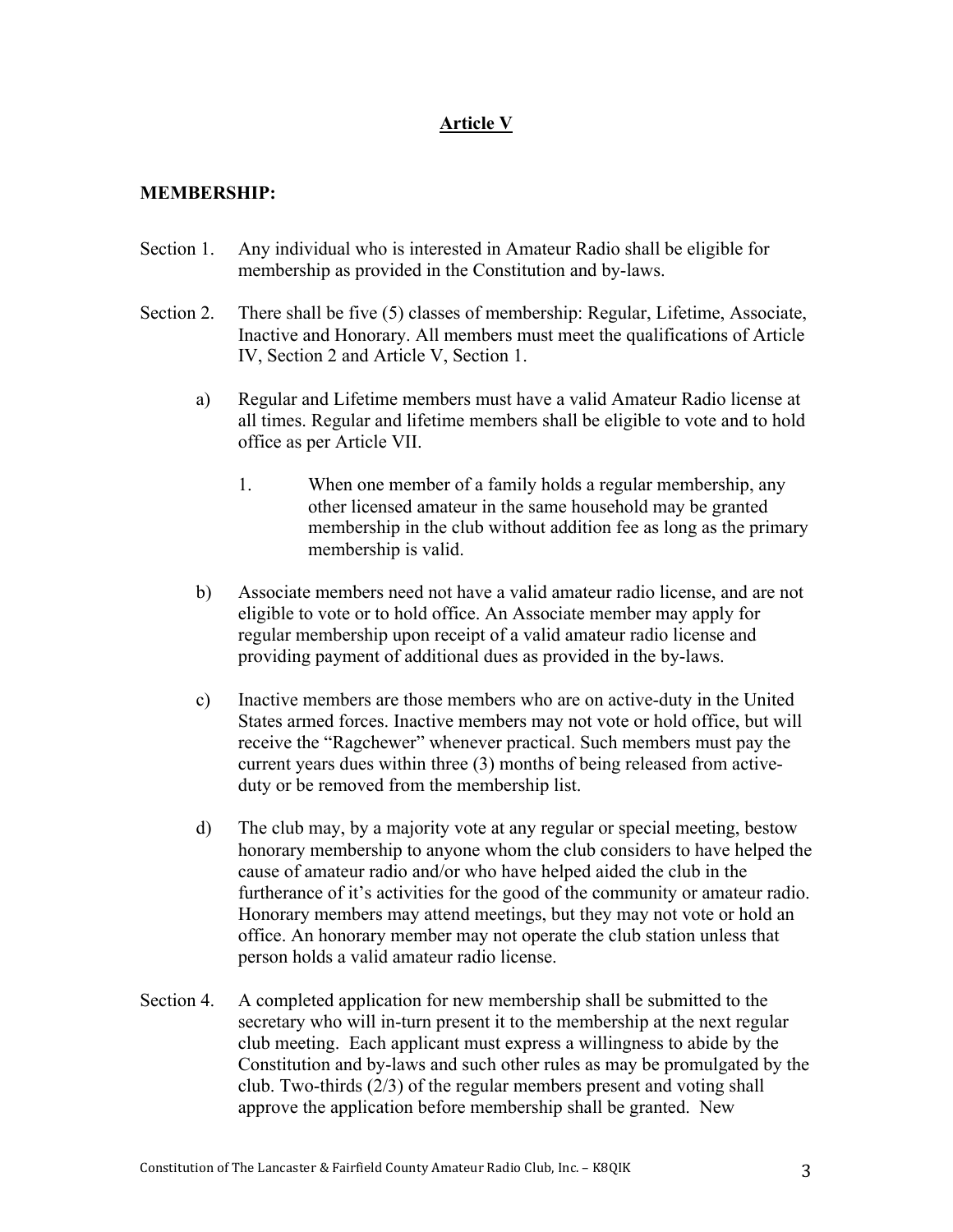members shall be provided copies of the Constitution and by-laws by the secretary within thirty (30) days of acceptance by the membership.

# **Article VI**

#### **TERMINATION:**

- Section 1. Membership shall be terminated for any member who:
	- a) Fails to abide by the club Constitution and by-laws.
	- b) Has their amateur radio license revoked by the Federal Communications Commission for rules infraction(s).
	- c) Advocates the overthrow of the government of the United States of America or the political sub-divisions thereof by force, violence, or unconstitutional means.
- Section 2. Procedure
	- a) Any five members in good standing may request termination of a member, in writing, at any regular club meeting or special meeting.
	- b) Reasons must be listed and approved at the meeting by three-fourths (3/4) of the members in attendance, who are eligible to vote.
	- c) The proposed termination shall be mailed to all regular members with return postage prepaid. Ballots shall be collected by the secretary and counted at the next regular club meeting, by a three (3) member committee, appointed by the Executive Committee. Twenty (20) days will be allowed between the mailing of the ballots and the meeting at which the ballots are counted and the results announced. A three-fourths (3/4) affirmative vote, will cause dismissal of the member(s) in question.

### **Article VII**

#### **OFFICERS:**

Section 1. The elected officers of the club shall consist of a president, vice president, secretary, treasurer, and activities manager; each of whom must be at least eighteen (18) years old and a regular or lifetime member as per Article V, Section 2(a).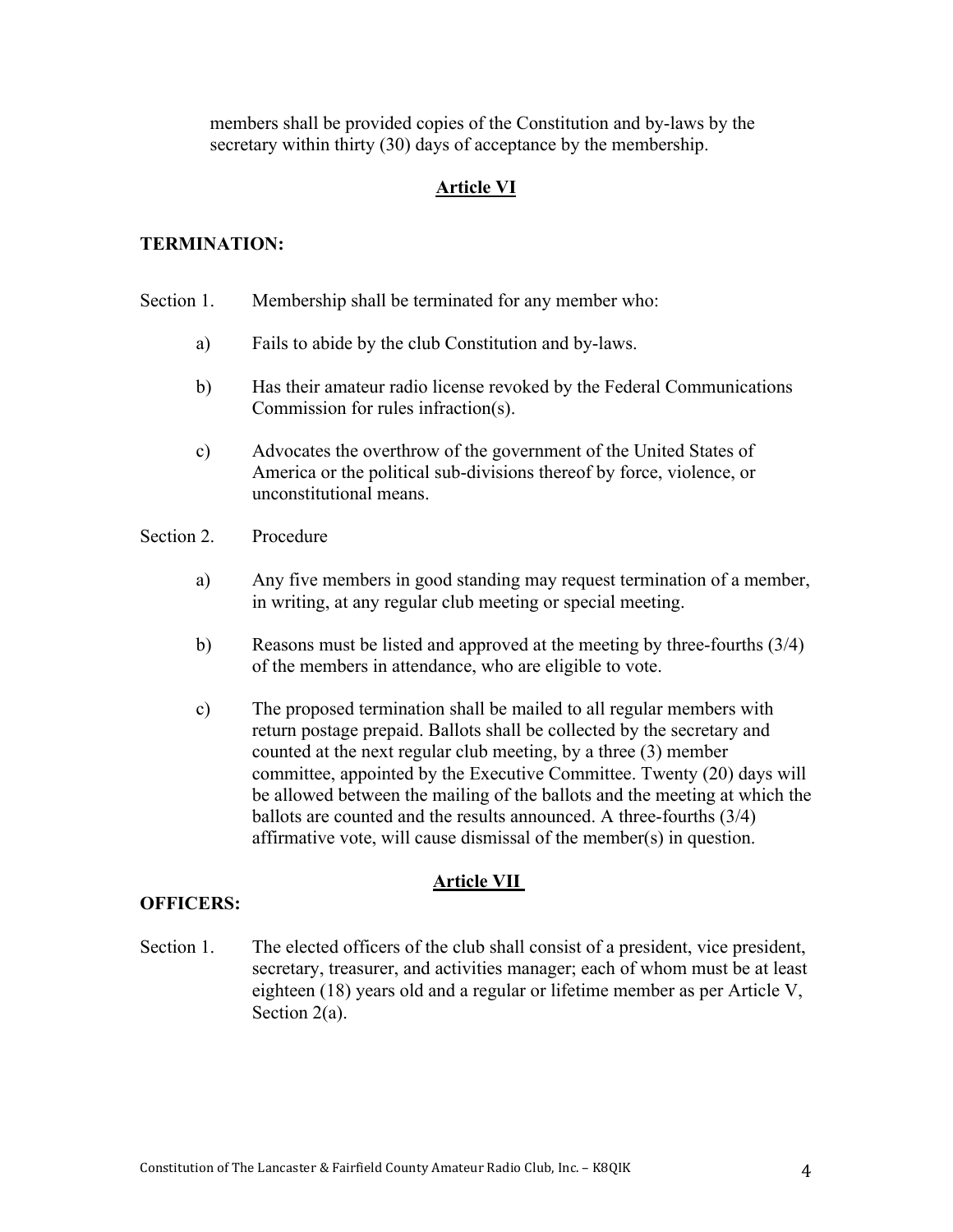- Section 2. The officers of the club shall be elected or appointed as prescribed by the by-laws, and shall maintain an active interest and participate in club functions consistent with the duties of their office.
- Section 3. The trustee and elected officers of the club shall constitute the executive committee. The immediate past president shall be an ex-officio member of the committee for one (1) year following their presidency. The executive committee, at their first meeting after election, shall elect a chairman from the members of the committee.
	- a) The executive committee shall act and decide on all club matters between regular meetings. Actions of the executive committee will be announced at the next regular club meeting. Only those actions that require expenditures exceeding one hundred (\$100.00) dollars shall be presented for majority approval to those regular members present at the next regular meeting.
	- b) The executive committee or president shall make all appointments and decide to whom each appointee is responsible.
	- c) The emergency coordinator shall approve members to serve on A.R.E.S., A.R.P.S.C., R.A.C.E.S., and all other emergency operations.
- Section 4. All resignations from office must be in writing and submitted to the executive committee.
- Section 5. Vacancies in office occurring between elections shall be filled by appointment of the executive committee. This section does not apply to vacancies caused by Article X.

# **Article III**

### **DUTIES OF OFFICERS:**

Section 1. President

a) Shall preside at all meetings of the club and conduct it in accordance with the rules adopted.

- b) Shall enforce due observance of the club constitution and by-laws.
- c) Shall decide on all questions of order.
- d) Sign all official documents that are adopted by the club.
- e) Perform all customary duties of the office of president.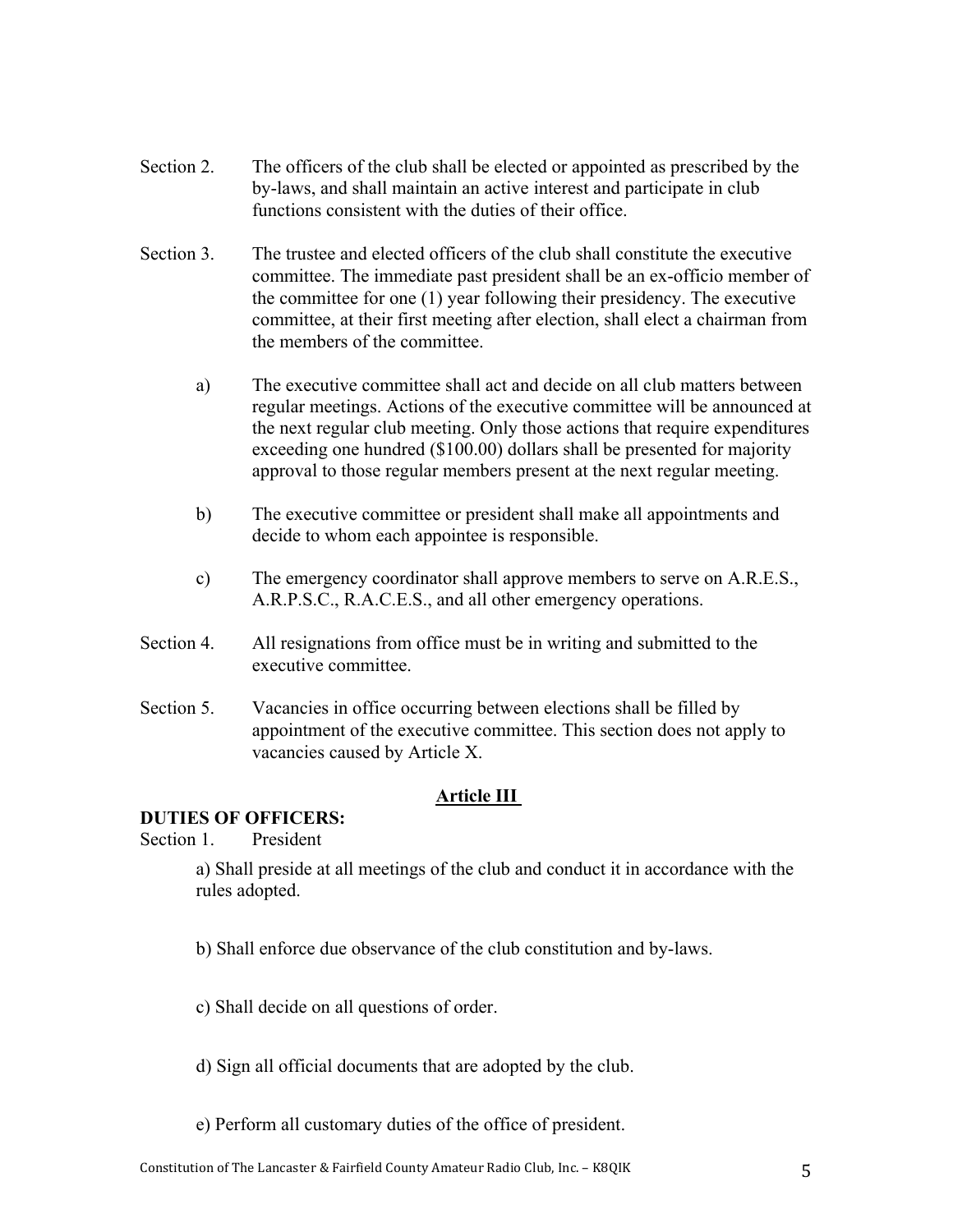# Section 2. Vice President

- a) Shall assume all duties of the president in their absence.
- b) Shall assist the president in the operation of the club.
- c) Shall perform such other duties as may be assigned by the president or executive committee.

Section 3. Secretary

- a) Shall keep a record of all proceedings of all meetings.
- b) Shall keep a roll of all members.
- c) Shall collect and submit applications for new members.
- d) Shall carry all correspondence and read communications at each meeting.
- e) Shall mail written notification to each member of every meeting of the club, unless notices are posted in the "Ragchewer" as provided in the bylaws.
- f) Shall keep the official copy of the constitution and by-laws and have them at every meeting. They shall cause all amendments, changes and additions to be noted thereon, and permit them to be consulted by members upon request.
- g) Shall at the expiration of their term of office, turn over to their successor, everything in their possession which belongs to the club.

Section 4. Treasurer

- a) Shall assume their duty after the books from the previous treasurer have been audited.
- b) Shall receive the receipt for all moneys paid by the club.
- c) Shall pay by check, all bills properly authorized.
- d) Shall keep an accurate account of all moneys received and expended and submit an itemized statement to the membership at each regular meeting.
- e) Shall prepare and present membership cards.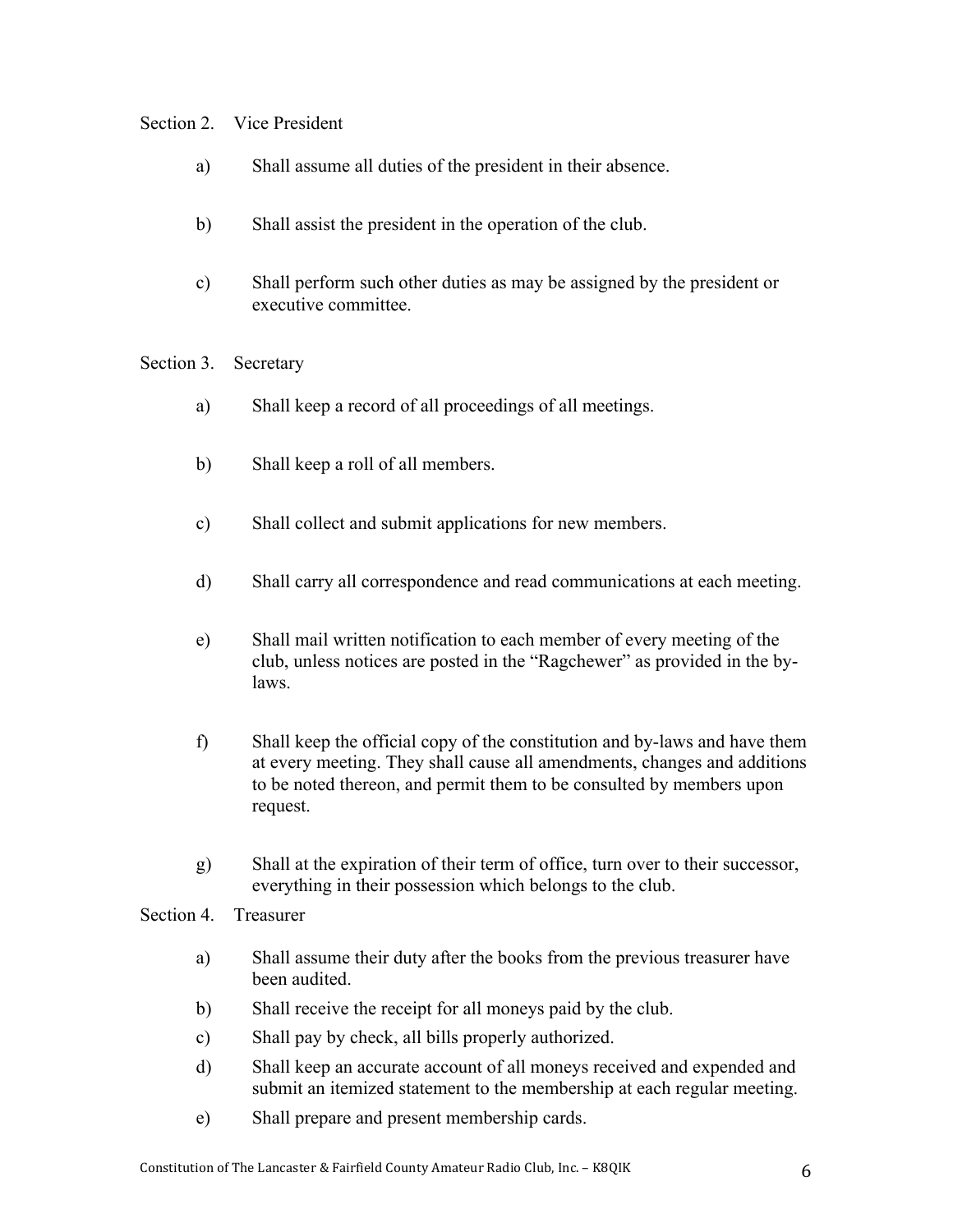- f) Shall, in conjunction with the trustee, maintain an accurate inventory of all club property and equipment.
- g) The treasurer's books and records shall be open to any member of the executive committee.
- h) At the expiration of the treasurer's term of office, they shall be turn over everything belonging to the club, to the incumbent president, who will have it audited.

Section 5. Activities Manager

- a) Shall organize club activities.
- b) Shall advance the general club interest and activity.
- c) Shall maintain close liaison with the American Radio Relay League (ARRL) emergency coordinator for Fairfield county to further the fullest possible club participation in the A.R.E.S., R.A.C.E.S., A.R.P.S.C., and all civil preparedness activities.
- d) May appoint assistants to aid in specific branches of activities.

### **Article IX**

### **APPOINTED OFFICERS:**

Section 1. Shall be appointed by the executive committee.

a) Trustee:

- 1. Shall have full responsibility and authority for the club station and have the title of "Chief Operator".
- 2. Shall have the club radio license, insurance policies, and property deeds in their name.
- 3. Shall be a member of the station committee which will include the assistant trustee, net manager(s) and station engineer(s).
- 4. Shall, in conjunction with the station engineer(s), make sure the club station meet all regulatory requirements and maintains proper standards of operation.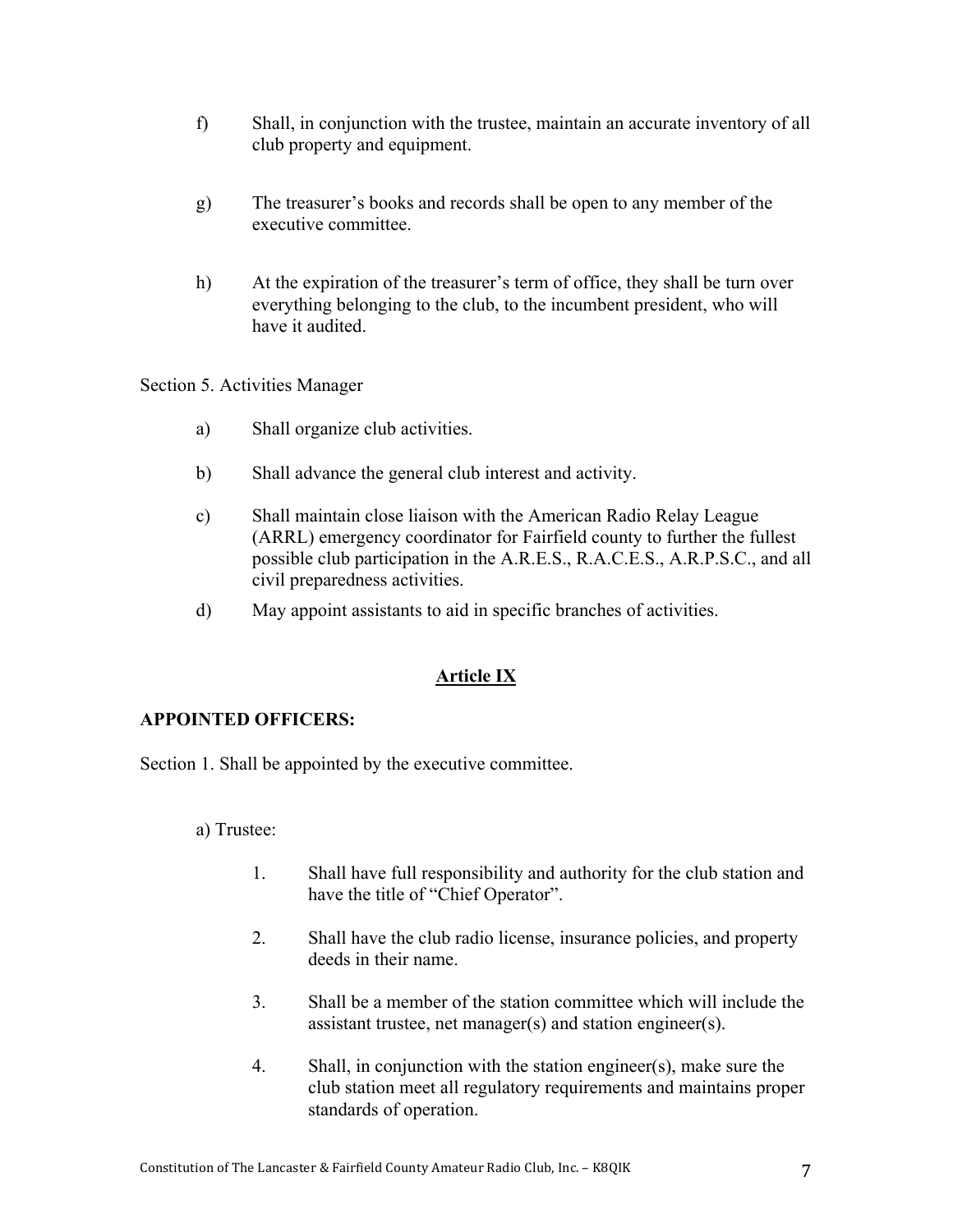- 5. Shall hold either and Advanced or Amateur Extra class license and be at least twenty-one (21) years old.
- 6. Shall install the elected officers at the annual meeting in November.
- 7. Shall be responsible for club security and the distribution of keys.

### b) Assistant Trustee

- 1. Shall perform the duties of the trustee in their absence.
- 2. Shall have the same qualifications of the trustee under Article IX, Section 1(a)5.
- c) Net Manager
	- 1. Shall supervise all activities involving the National traffic System (NTS), in accordance with the Public Service Communications Manual.
- d) Station Engineer(s)
	- 1. Shall construct, adjust and maintain the club station equipment.
- e) The executive committee shall have the authority to appoint any other officers and/or managers, as they deem necessary to insure the efficient operation of the club.

### **Article X**

### **REMOVAL OF AN OFFICER:**

Section 1. Any officer may be removed from office who:

- a) Fails to abide by the constitution and by-laws.
- b) Has their amateur radio license revoked by the Federal Communications Commission (FCC) for rules infraction(s).
- c) Advocates the overthrow of the government of the United States of America or the political subdivisions thereof by force, violence, or unconstitutional means.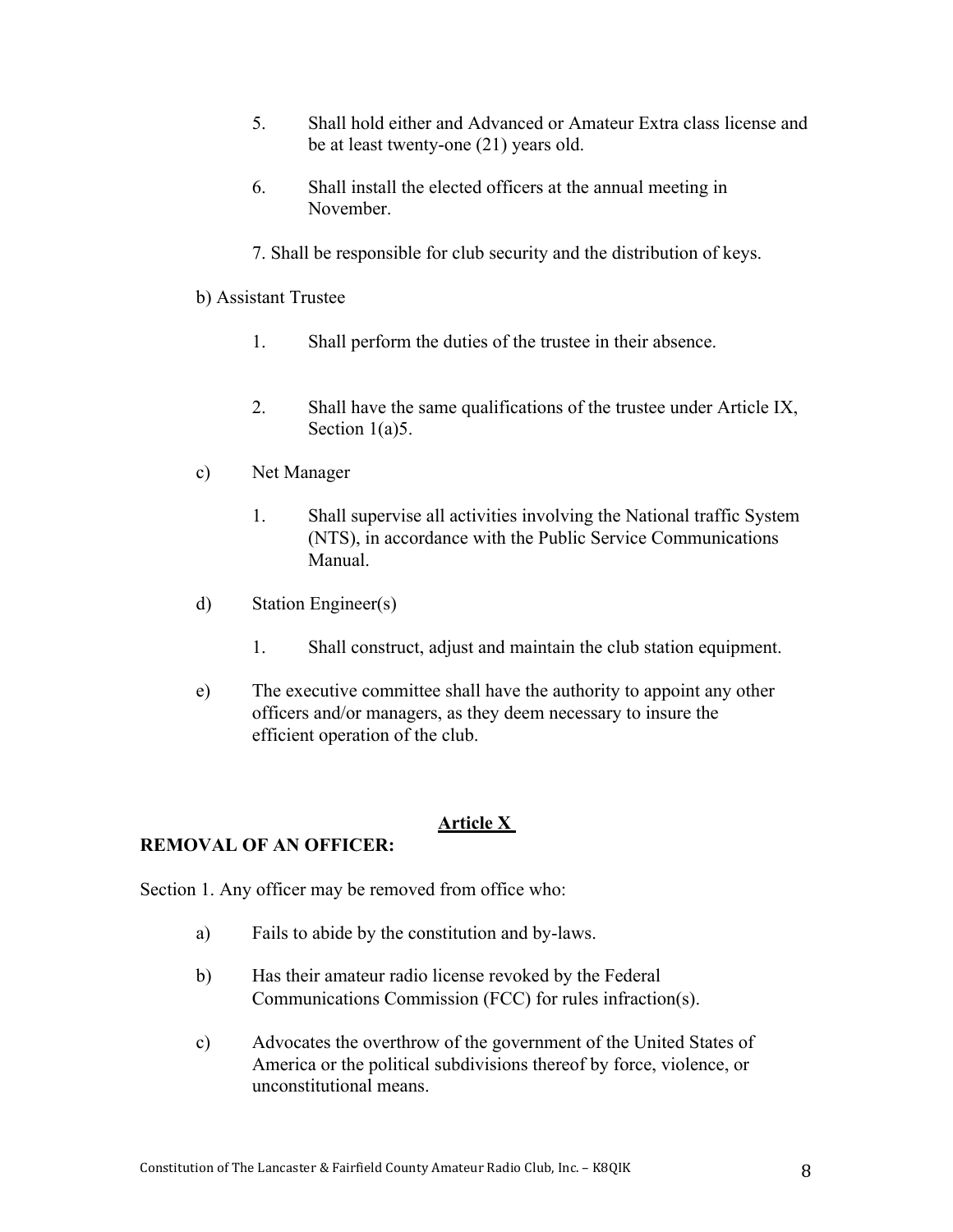#### Section 2. Procedure

- a) Any five (5) voting members in good standing may request the removal of an officer.
- b) This request shall be submitted in writing to the executive committee, listing reasons for removal.
- c) The executive committee shall determine the validity of the request and retain the officer or declare the office vacant. The petition and actions of the executive committee shall be posted in the next "Ragchewer".
- d) If the executive committee declares the office vacant, nominations for said office will be accepted at the next regular club meeting. The executive committee will appoint an officer from these nominations under Article VII, Section 5.

# **Article XI**

# **MEETINGS:**

Section 1. The by-laws shall provide for regular and special meeting. At meetings, regular or called, one officer and those regular members present shall constitute a quorum for the transaction of business.

### **Article XII**

### **CLUB ASSISTANCE:**

- Section 1. The club will provide instruction, technical advice and assistance concerning equipment design and operation;
	- a) To assist in frequency observance.
	- b) To insure a clean signal.
	- c) To insure uniform practice.
	- d) To insure absence of spurious radiation.
	- e) For lack of interference, good public relations, and proper operating procedures.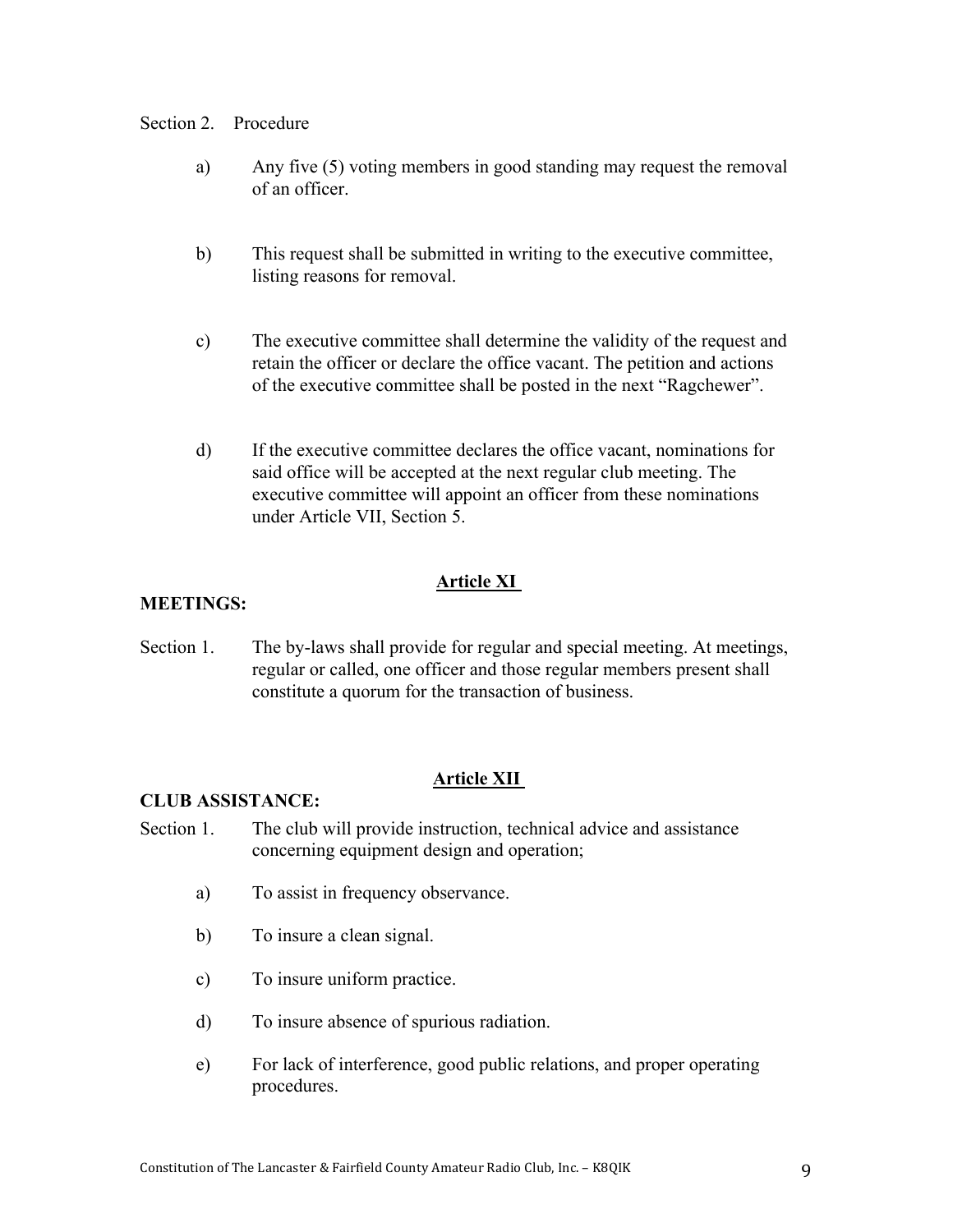# **Article XIII**

### **REVENUE:**

Section 1. No income, contribution or other revenue or funds shall accrue to the benefit of any individual member.

#### **Article XIV**

# **PARLIAMENTARY AUTHORITY:**

Section 1. Robert's Rules of Order Newly Revised, shall be the parliamentary authority of the club for all matters of procedure not otherwise covered by the constitution and/or by-laws.

#### **Article XV**

#### **AMENDMENTS:**

Section 1. This constitution may be amended in the following manner.

- a) Proposal for amendment shall be made in writing, either by petition from five regular members in good standing or by committee appointed by the executive committee or president for that purpose.
- b) This proposal shall be presented at any regular of special meeting called for this purpose. An affirmative majority vote of the regular members present and voting shall next present this proposal to the entire membership as outlined in (c) below.
- (c) This proposed amendment shall be presented, in writing to each regular member by means of the *"Ragchewer"* or by special mailing. A mail ballot will be enclosed with return postage prepaid. The ballots will be collected by the secretary and counted at the next regular meeting by a three (3)-member committee appointed by the executive committee or president. Twenty (20) days will be allowed between the mailing of the ballots and the meeting at which the ballots are to be counted and the results are announced. There shall be no balloting or collection of ballots at the meeting.
- d) The amendments shall be adopted by a two-thirds (2/3) positive vote of those regular members casting ballots.